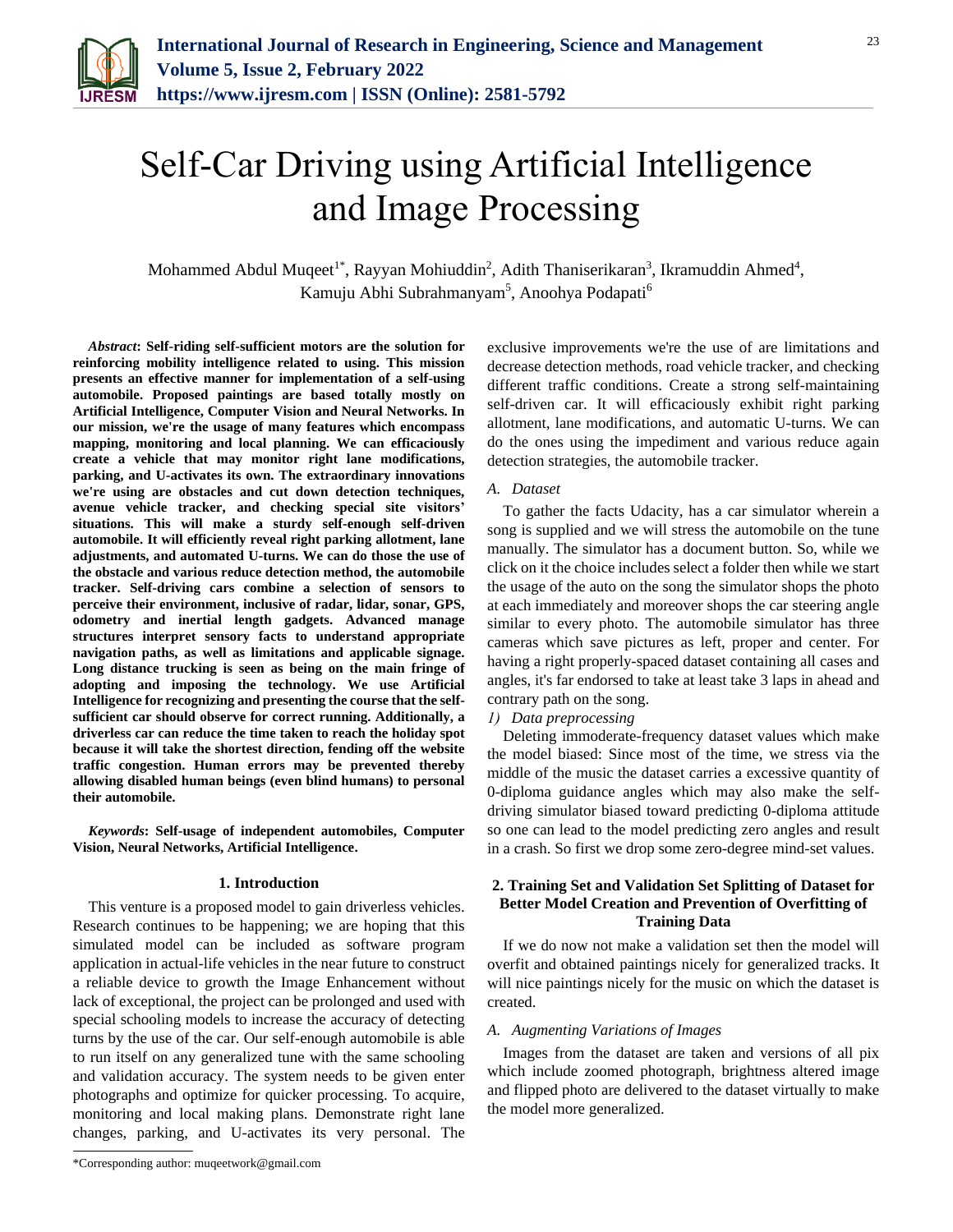#### *B. Preprocessing the Image*

The snap shots inside the dataset are all RGB pix so for ease of schooling the model the images are transformed to YUV format. YUV color-areas are extra inexperienced coding and reduce the bandwidth extra than RGB capture can. The photos are also blurred the use of Gaussian blur characteristic of openCV and resized so that unimportant factors which include historical past surroundings are cropped out. Then every pixel is divided with the useful resource of 255 so that all pixels get same priority as pixels with excessive values get pointless precedence. Dividing through 255 will reduce all pixel values to zero or 1.

# *C. Training the model*

The version is trained for a desired quantity of epochs so that its output will always try to remove bias in the model and make it efficient so that it can be generalized for any track when put to practical use.

## *D. Simulating the Model*

We simulated our version using an Open-Source simulator that was made with Unity3D editor and we used Flask backend to establish a actual-time

communication the usage of socket, Io a JavaScript actual time comm library and had been capable of notice the tilt, attitude, coordinate and speed at every instantaneous.

## *E. Main principle behind*

The basic idea of the monitoring is that the automobile is a continuous displacement movement procedure. During the advancement of the car, the change of the lane line is also a nonstop change. This change is meditated inside the slope of the lane line. The slope of the lane line within the frames of the front and rear snap shots aren't much distinctive from the position of the lane line. Therefore, the 2 frames earlier than and after the manipulate are as compared. The slope of the lane line within the center is limited close to the previously detected lane line vicinity. This is the primary concept of tracking. Finding lane strains inside the vicinity of hobby can greatly lessen the quantity of image processing.

# *F. Working*

When the polar attitude of the lane line is in the detection location, the location of the lane line may be speedy and accurately detected. However, while the photo is shifted in a flip, lane exchange or camera role, the lane line without difficulty exceeds the detection area, in order that the outcomes look like a few deviations.

In conventional Hough transform, each factor needs to be traversed at every attitude, that's time ingesting. But the modified Hough remodel is used to carry out transformation at the vanishing point and the restricted pixels round it. And improve the real time performance of the set of rules.

We skilled a custom Convolutional Neural Network. It is a deep neural network. We claim the version to be sequential and add five Convolution2D, we additionally add 4 dropout layers and 4 dense layers to the community. An unmarried flatten layer is introduced to transform the picture matrix to a onedimensional array. Built basically by means of following the given traits.

We trained a custom Convolutional Neural Network. It is a deep neural community. We claim the version to be sequential and upload 5 Convolution2D, we additionally add four dropout layers and four dense layers to the network. A single flatten layer is added to transform the photograph matrix to a onedimensional array. Built essentially by means of following the given characteristics: We skilled a custom Convolutional Neural Network. It is a deep neural community. We declare the model to be sequential and add five Convolution2D, we additionally upload four dropout layers and four dense layers to the network. A unmarried flatten layer is delivered to transform the photograph matrix to a one-dimensional array. Built basically through following the given traits:

The Hough Transform (HT) is a virtual image processing approach for the detection of shapes which has more than one makes use of these days. A downside of this method is its sequential computational complexity, mainly while a single processor is used. An optimized set of rules of HT for immediately lines detection in a photo is presented in this article. Optimization is found out with the aid of the usage of a decomposition of the enter picture lately proposed via valuable processing unit (CPU), and the technique referred to as phase decomposition [12].

## *Why we are relying on Hough transformation?*

Most roads on the road are basically instantly, and there are few sharp bends within the curve. Therefore, within the lane detection and monitoring, the Hough remodel is used to hit upon the road and decide the approximate role and shape of the lane. Then determine the deviation direction of the lane via the slope of the lane, after which locate the curve part of the lane. In this manner, the accuracy of the detection of the lane line may be ensured, and there are no critical errors within the detected curve.

The Hough line detection approach is accurate and simple, and the curve detection may be done after including the Vanishing factor monitoring algorithm.

A self-driving vehicle is a vehicle that is able to experience its environment and force without human intervention. Selfusing automobiles can experience surroundings the use of many ways like lidar, radar, GPS, digital camera. Biggest advantage of self-driving motors is the decreased range of injuries. If such automobiles are broadly available and engineered well also can keep gas so one can cause lesser pollution. In current length there was incredible amount of development in self-using automobile space that's attracting wide variety of customers commonly because of the benefits it provides [13].

We can efficaciously create a vehicle that may demonstrate proper lane adjustments, parking, and U-activates its personal. The one-of-a-kind improvements that function are boundaries and shrink detection strategies, road car tracker, and checking special traffic conditions. This will make a strong autonomous self-driven car. It will efficiently demonstrate right parking allotment, lane modifications, and automated U-turns. We can do those the usage of the obstacle and diverse cut down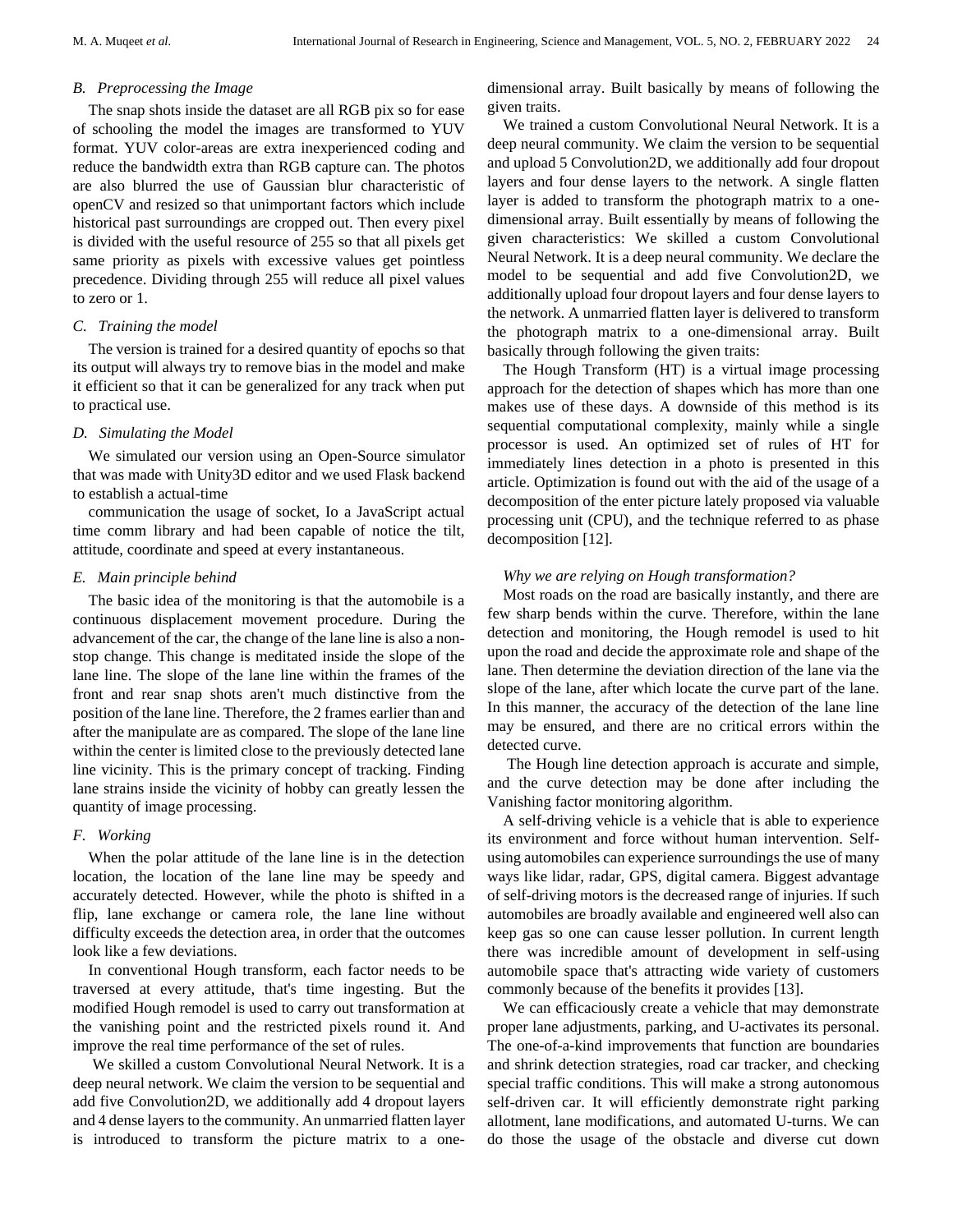detection technique, the automobile tracker. Autonomous vehicles have various advantages over guide motors like fewer site visitors' injuries, clever choice making just to name a few [14].

The maximum normally occurring failures included the failure to stumble on lanes and uncomfortable speed adjustments of the automobile. Additionally, a majority of the drivers emphasized the importance of being alert while driving with self-sustaining features and aware about the restrictions of the contemporary technology. Our fundamental contribution is to offer a photograph of attitudes and experiences in the direction of semi-self-sufficient driving, revealing that some drivers adopting these functions won't understand autonomous driving as unstable, even in an environment with ordinary automation failures [15].

For that depend, it's far essential to outline what exactly is known as a self-reliant automobile (AV) on this report. While the era may be tailored to a brilliant range of different vehicle kinds, here street-primarily based transport is considered specially, protecting diversifications of self-riding technology to personal automobiles and public delivery answers. In that regard the phrases "self-sufficient", "self-riding" and "drivermuch less" are used interchangeably as is frequently the case in the current literature in difference to CVs (traditional vehicles). Furthermore, it needs to be defined on which time scope the evaluation addresses. While the 11 technological improvement is already making development, the adoption of self-using automobiles is just beginning. There are lots of situations on how the direction toward big-scale use of AVs will appear like, with technological, societal, prison, and economic barriers [15].

#### *G. Deep Learning*

Deep studying is a branch of computer mastering that teaches pc systems to do what comes evidently to human's look at from enjoy. Machine analyzing algorithms use computational techniques to "learn" records right away from records besides counting on a predetermined equation's as a model. Deep gaining knowledge of is specifically appropriate for photo reputation, that is vital for fixing troubles such as facial recognition, movement detection, and many advanced drivers helps applied sciences including self-reliant using, lane detection, pedestrian detection, and self-reliant parking. Deep reading makes use of neural networks to study beneficial representations of points without delay from information. Neural networks blend multiple nonlinear processing layers, the use of clean factors running in parallel and stimulated by using organic disturbing structures.

#### *Unity3D Gaming Engine:*

Unity is a move-platform recreation engine developed with the aid of Unity Technologies, first introduced and released in June 2005 at Apple Inc.'s Worldwide Developers Conference as a Mac OS X- unique sport engine. As of 2018, the engine was prolonged to assist greater than 25 platforms.

Unity3D is a powerful go-platform 3-D engine and a userpleasant development surroundings. Easy enough for the newbie and powerful sufficient for the expert; Unity ought to interest anybody who wants to without difficulty create 3-d video games and packages for cell, computing device, the web, and consoles.

The technology of the surroundings in. Xodr is completed using a unfastened utility referred to as OpenRoadEd. Different parts of the roads consisting of straight roads, arcs and spirals are generated using the street settings panel. Later, the roads are linked to each other to shape the entire tune. In this part, the definition of the surroundings may be additionally executed using the available textures or by way of adding the desired textures to the library of snap shots. By saving the geometry, the generated surroundings is transformed routinely to. Xodr layout.

#### *Supervised Learning:*

Given a area X that yields a illustration of the picture area containing the photos from the harmony framework. We bear in mind a finite subset of training examples  $XTrain = x(1), ...,$  $x(n) \subseteq X$ . Let similarly y (i) be the corresponding ground truth statistics with recognize to x(i), e.G., the guidance angle, brake and throttle. For supervised mastering, the model Mw is skilled with the education set  $T = (x(i), y(i))$  which includes the schooling examples and the corresponding ground fact information. Artificial Neural Networks Artificial Neural Networks (ANNs) are a collection of models in Machine Learning, that are inspired by means of the shape and features of biological neural networks [13]. The principal neural machine inside the mammals' mind consists of a huge number of neurons, which are strongly interconnected. With the assist of this shape, facts are processed and evaluated throughout neurons with the aid of electrochemical interactions. The ANNs are then a try at imposing a comparable way of facts processing on computer systems. We illustrate beneath the inner shape of an artificial neuron, that's the constitutive unit of ANNs. The synthetic neuron gets one or extra inputs xi. All inputs are then increased via corresponding weights wi and summed up together with a threshold time period θ referred to as bias. After that, this input is surpassed thru a non-linear function φ referred to as an activation characteristic to produce a sure output y. We summarize the whole operation carried out via an artificial neuron inside the following method:

# $y = \varphi$  ( $\sum x_i \cdot wi + \theta$ )

We can represent the ANN as a version Mw, this is composed of learnable weights w, and activation capabilities φ.

#### *H. Image Processing*

Image processing is the approach to transform a picture into digital structure and characteristic operations on it to get an more photograph or extract some useful records from it. Changes that take place in pix are commonly done mechanically and anticipate cautiously designed algorithms. Image processing is a multi-discipliner's field, with contribution from specific branches of technology which all consists of mathematics, physics, optical and electrical engineering.

#### *Flask and Socket IO:*

The version is communicated with the simulator through a Flask backend and suing a real time conversation channel hooked up using socket io.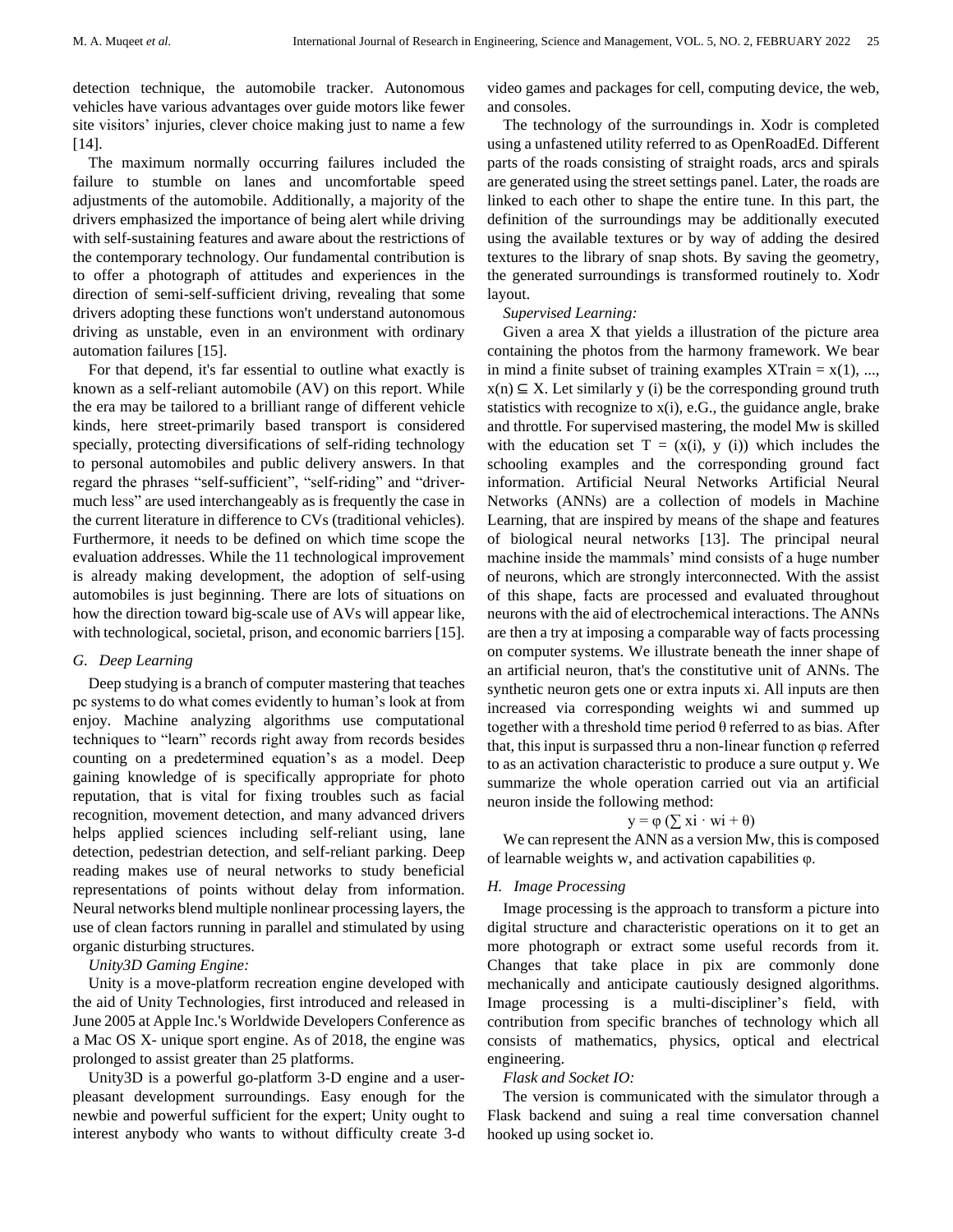# **3. Drawbacks in Existing System**

# *Processing power:*

First of all, in view that deep mastering requires the sort of excessive stage of computing electricity, a completely powerful "brain" is wanted to address the large facts abilities and processing requirements. Currently, the maximum suitable generation is the so-known as GPU (graphical processing unit), in view that it is designed to deal with heavy picture processing duties (known from for example the pc gaming industry). Currently the groups Nvidia and Intel are on their manner to put themselves as leaders offering the "brains" for the shrewd automobile market. However, it is nonetheless an assignment to have a low-fee GPU that operates within the energy intake and other boundaries, together with heat control, this is required for a marketplace-ready automobile. Moreover, agencies still war with bandwidth and synchronization problems.

# *Available training facts:*

As referred to before, an quit-to-give up gaining knowledge of device especially, requires to be fed a huge quantity of training statistics, so one can expect as many driving situations as feasible and to fulfil a minimum safety requirement. Some claim that at the least one thousand million kilometers of training statistics from sensible street situations are wanted in an effort to make conclusions about safety of the car. Not handiest that, the statistics needs to be numerous enough for it to be beneficial (using one kilometer 1000000000 times back and forth received do the task!)

*Safety:*

One of the primary demanding situations with protection of deep neural networks is the truth that they are risky under soknown as antagonistic perturbations. For example, minimal modifications in camera snap shots, such are resizing, cropping and the alternate of lighting situations would possibly motive the device to misclassify the image. Additionally, in standard, protection assurance and verification techniques for gadget learning are poorly studied. The winning car safety trendy of ISO26262, does no longer have a manner to define safety for self-studying algorithms which include deep mastering. Hence, there is nonetheless no manner to standardize the protection component yet, because of the fast tempo of contemporary generation. A prominent example of a safety failure is the 2016 Tesla vehicle-pilot accident, where the sensors of the vehicle have been mixed by the sun and the gadget failed to recognize the truck coming from the proper, leading to the crash [9]. This shows that loads still wish to be investigated earlier than we will finish that the modern configuration of a (partly) self-riding car is secure.

# *Available training facts:*

As referred to before, a quit-to-give up gaining knowledge of device especially, requires to be fed a huge quantity of training statistics, so one can expect as many driving situations as feasible and to fulfil a minimum safety requirement. Some claim that at the least one thousand million kilometers of training statistics from sensible street situations are wanted in an effort to make conclusions about safety of the car. Not handiest that, the statistics needs to be numerous enough for it to be beneficial (using one kilometer 1000000000 times back

and forth received do the task!).

# **4. Proposed System**

# *Neural Network Regression Algorithms:*

This kind of algorithm is good at predicting events. The Regression Analysis evaluates the relation between 2 or more variables and collate the effects of variables on distinct scales and are driven mostly by 3 metrics:

- The shape of the regression line.
- The type of dependent variables.
- The number of independent variables.

The images (camera or radar) play a significant role in ADAS in actuation and localization, while for any algorithm, the biggest challenge is to develop an image-based model for feature selection and prediction. The repeatability of the environment is leveraged by regression algorithms to create a statistical model of relation between the given object's position in an image and that image. The statistical model, by allowing the image sampling, provides fast online detection and can be learned offline. It can be extended furthermore to other objects without the requirement of extensive human modeling. An object's position is returned by an algorithm as the online stage's output and a trust on the object's presence. The regression algorithms can also be utilized for short prediction, long learning. This kind of regression algorithms that can be utilized for self-driving cars are decision forest regression, neural network regression and Bayesian regression, among others. The neural networks are utilized for regression, classification or unsupervised learning. They group the data that is not labeled, classify that data or forecast continuous values after supervised training. The neural networks normally use a form of logistic regression in the final layer of the net to change continuous data into variables like 1 or 0.

We will be using Google Collaboratory to write our code in Python3 for this project. Google Collaboratory is a free cloud platform where we can write codes and it also supports GPU which makes it a lot faster than any other expensive PC or laptop without buying it thus making it suitable for Artificial Intelligence and Machine learning

Advantages of Proposed System:

- Accuracy will be high
- Picture quality will not be compressed.
- Will be able to rain the car and use the model in any generalized environment.

# *Algorithms and Approach:*

The machine learning algorithms are loosely divided into 4 classes: decision matrix algorithms, cluster algorithms, pattern recognition algorithms and regression algorithms. One category of the machine learning algorithms can be utilized to accomplish 2 or more subtasks. For instance, the regression algorithms can be utilized for object localization as well as object detection or prediction of the movement.

*Decision Matrix Algorithms:*

The decision matrix algorithm systematically analyzes, identifies and rates the performance of relationships between the sets of information and values. These algorithms are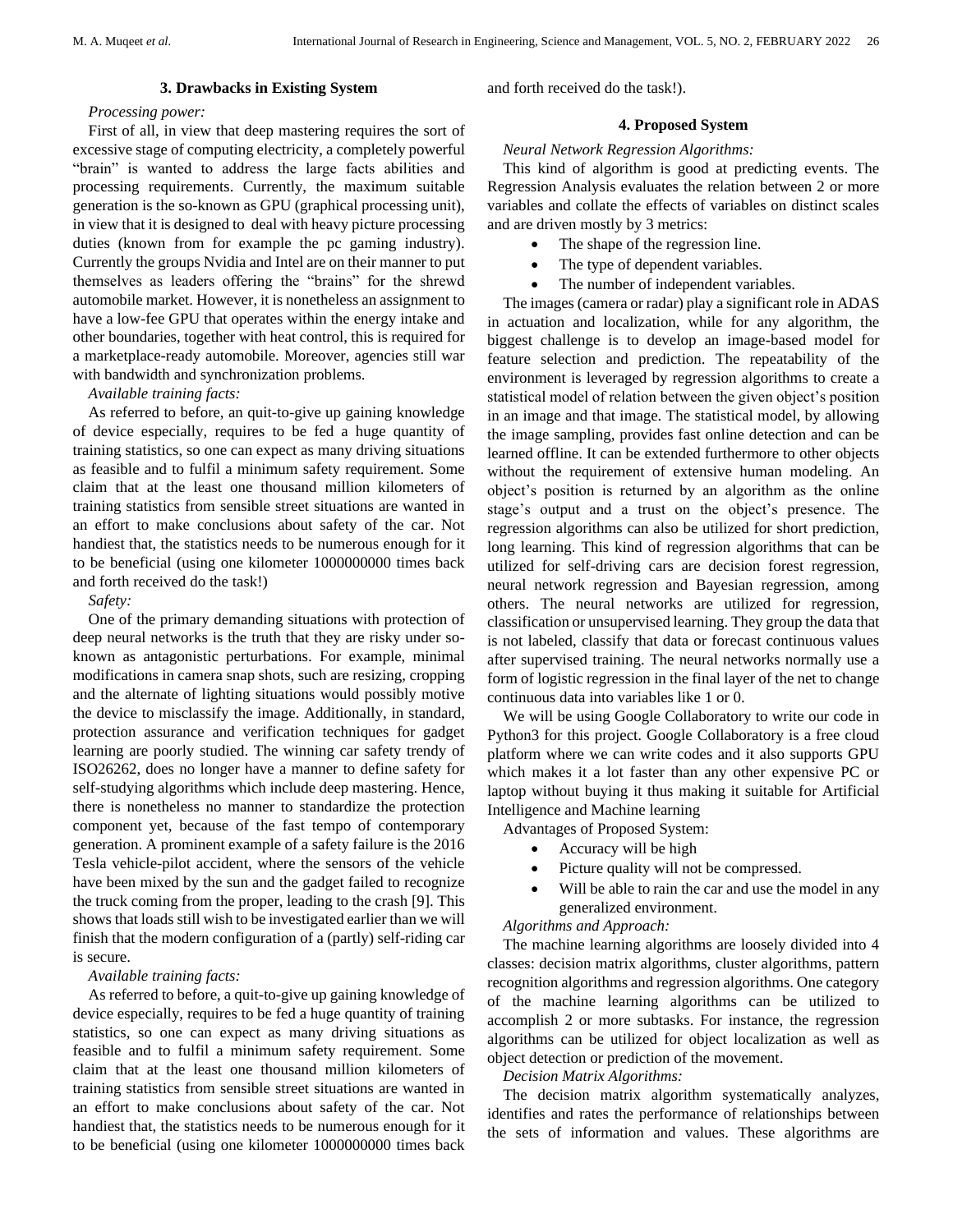majorly utilized for decision making. Whether a car needs to brake or take a left turn is based on the level of confidence these algorithms have on recognition, classification and prediction of the next movement of objects. The decision matrix algorithms are models composed of various decision models trained independently and, in some way, these predictions are combined to make the overall prediction, while decreasing the possibility of errors in decision making. AdaBoosting is the most commonly used algorithm.

#### *AdaBoosting:*

Adaptive Boosting or AdaBoost is a combination of multiple learning algorithms that can be utilized for regression or classification. It overcomes overfitting when compared with any other machine learning algorithms and is often sensitive to outliers and noisy data. In order to create one composite powerful learner, AdaBoost uses multiple iterations. So, it is termed as adaptive. By adding the weak learners iteratively, AdaBoost creates a strong learner. A new weak learner is appended to the entity and a weighing vector is adjusted in order to pay attention on examples that were classified incorrectly in the prior rounds. A classifier that has much higher accuracy than the classifiers of weak learners is the result.

AdaBoost helps in boosting the weak threshold classifier to strong classifier. The above image depicts the implementation of AdaBoost in one single file with understandable code. The function contains a weak classifier and the boosting component. The weak classifier attempts to locate the ideal threshold in one of data dimensions to segregate the data into 2 classes. The classifier is called by the boosting part iteratively and after each classification step, it changes the weights of misclassified examples. Because of this, a cascade of weak classifiers is created and it behaves like a strong classifier.

#### *Clustering Algorithms:*

Sometimes, the images acquired by the system are not clear and it becomes difficult to locate and detect objects. Sometimes, there is a possibility of classification algorithms missing the object and, in that case, they fail to categorize and report it to the system. The possible reason could be discontinuous data, very few data points or low-resolution images. The clustering algorithm is specialized in discovering the structure from data points. It describes the class of methods and class of problem like regression. The clustering methods are organized typically by modeling the approaches like hierarchical and centroidbased. All methods are concerned with utilizing the inherent structures in data to organize the data perfectly into groups of maximal commonalities.

K- means, Multi-class Neural Network is the most commonly used algorithm.

*K-Means:*

K-means Algorithm – The cluster centroids are depicted as crosses and training examples are depicted as dots. (a) Original dataset. (b) Random initial cluster centroids. (c-f) The demonstration of running 2 iterations of k-means. Each training example is assigned in each iteration to the cluster centroid that is closest and then, each cluster centroid is moved to mean of points assigned to it.

#### *Pattern Recognition Algorithms (Classification):*

The images obtained through sensors in Advanced Driver Assistance Systems (ADAS) consists of all kinds of environmental data; filtering of the images is needed to determine the instances of an object category by ruling out the data points that are irrelevant. Before classifying the objects, the recognition of patterns is an important step in a dataset. This kind of algorithms are defined as data reduction algorithms. The data reduction algorithms are helpful in reducing the dataset edges and polylines (fitting line segments) of an object as well as circular arcs to edges. Till a corner, the line segments are aligned with the edges and a new line segment will begin after this. The circular arcs align with the line segments' sequences that is similar to an arc. In various ways, the features of the image (circular arcs and line segments) are combined to form the features that are utilized for determining an object. With the PCA (Principal Component Analysis) and HOG (Histograms of Oriented Gradients), the SVM (Support Vector Machines) are the commonly used recognition algorithms in ADAS. The K nearest neighbor (KNN) and Bayes decision rule are also used.

# *Support Vector Machines (SVM):*

SVM are dependent on the decision planes concept that define the decision boundaries. The decision plane separates the object set consisting of distinct class memberships. A schematic example is illustrated below. In this, the objects belong to either RED or GREEN class. A boundary line of separation separates the RED and GREEN objects. Any new object that falls to the left is labeled as RED and it is labeled as GREEN if it falls to the left.

We will be training our model using the algorithms mentioned below:

# *Regression Algorithms:*

This kind of algorithm is good at predicting events. The Regression Analysis evaluates the relation between 2 or more variables and collate the effects of variables on distinct scales and are driven mostly by 3 metrics: The shape of regression line. The type of dependent variables. The number of independent variables. The images (camera or radar) play a significant role in ADAS in actuation and localization, while for any algorithm, the biggest challenge is to develop an imagebased model for feature selection and prediction. The repeatability of the environment is leveraged by regression algorithms to create a statistical model of relation between the given object's position in an image and that image. The statistical model, by allowing the image sampling, provides fast online detection and can be learned offline. It can be extended furthermore to other objects without the requirement of extensive human modeling. An object's position is returned by an algorithm as the online stage's output and a trust on the object's presence. The regression algorithms can also be utilized for short prediction, long learning. This kind of regression algorithms that can be utilized for self-driving cars are decision forest regression, neural network regression and Bayesian regression, among others.

*Neural Network Regression:*

The neural networks are utilized for regression, classification or unsupervised learning. They group the data that is not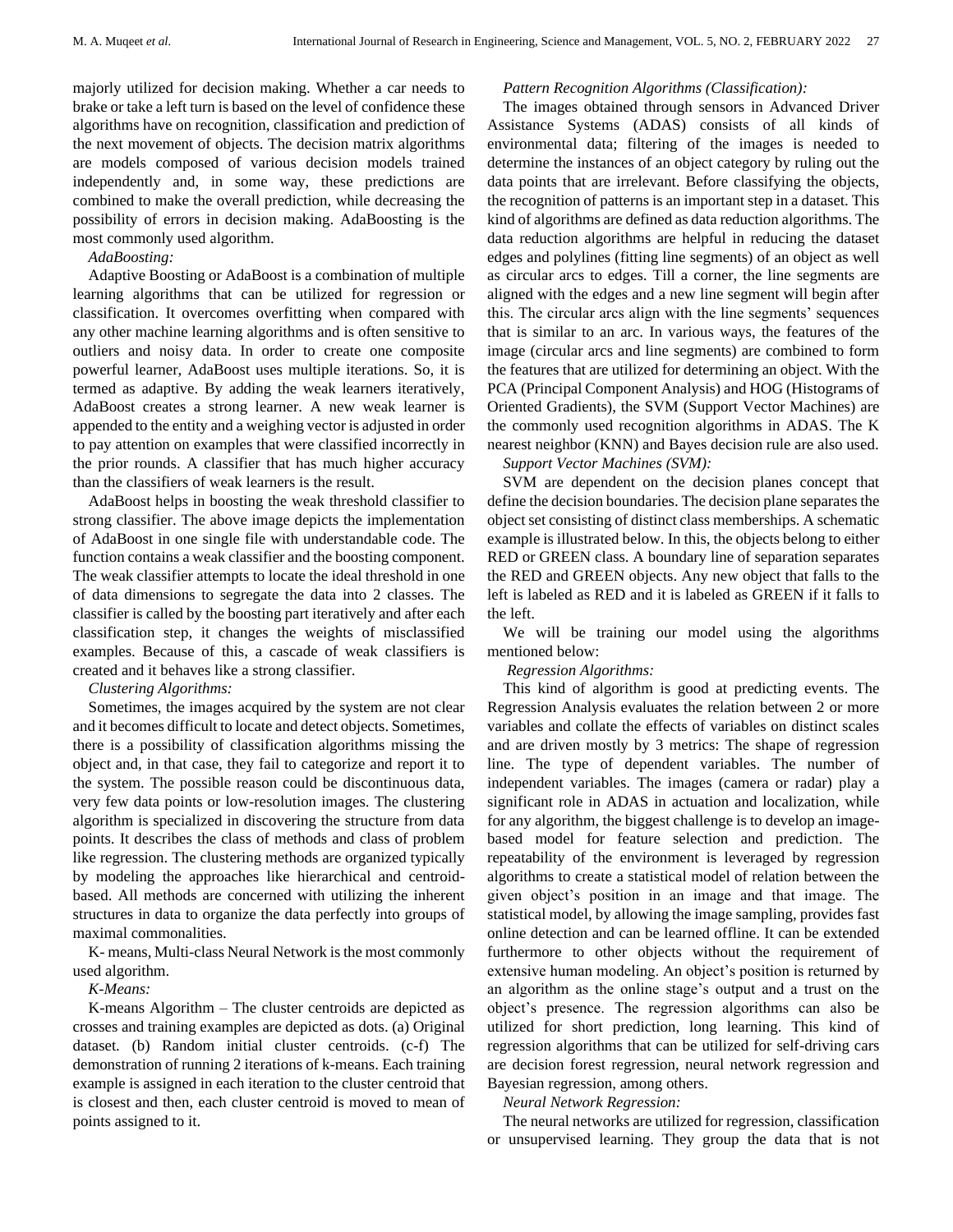labeled, classify that data or forecast continuous values after supervised training. The neural networks normally use a form of logistic regression in the final layer of the net to change continuous data into variables like 1 or 0.



Fig. 1. Sequence diagram





#### *Sample code:*

| $\lceil$ ] image = image paths $\lceil 100 \rceil$<br>original image = mpimg.imread(image)<br>preprocessed image = img preprocess(original image)<br>fig, axs = $plt.subplots(1, 2, figsize=(15, 10))$<br>fig.tight layout() | [ ] def img preprocess(img):<br>$img = img[60:135, : , :]$<br>$img = cv2.cvtColor(img, cv2.COLOR RGB2YUV)$<br>$img = cv2.GaussianBlur(img, (3, 3), 0)$<br>$img = cv2.resize(img, (200, 66))$<br>$img = img / 255$<br>return img |  |  |  |
|------------------------------------------------------------------------------------------------------------------------------------------------------------------------------------------------------------------------------|---------------------------------------------------------------------------------------------------------------------------------------------------------------------------------------------------------------------------------|--|--|--|
|                                                                                                                                                                                                                              |                                                                                                                                                                                                                                 |  |  |  |
| axs[0].set title('Original Image')<br>axs[1].imshow(preprocessed image)<br>axs[1], set title('Prenrocessed Image')                                                                                                           | axs[0].imshow(original_image)                                                                                                                                                                                                   |  |  |  |

 $\Gamma$  Text(0.5, 1.0, 'Preprocessed Image')



#### *Batch generator:*



#### **5. Results**

The plot of Loss vs. number of epochs shows that there is a sufficient reduction of training and validation loss after 10 epochs. The training loss was obtained as 0.0343 and the validation loss as 0.0275. This proves that our model can also be tested on any simulator track other than the one we used for training.



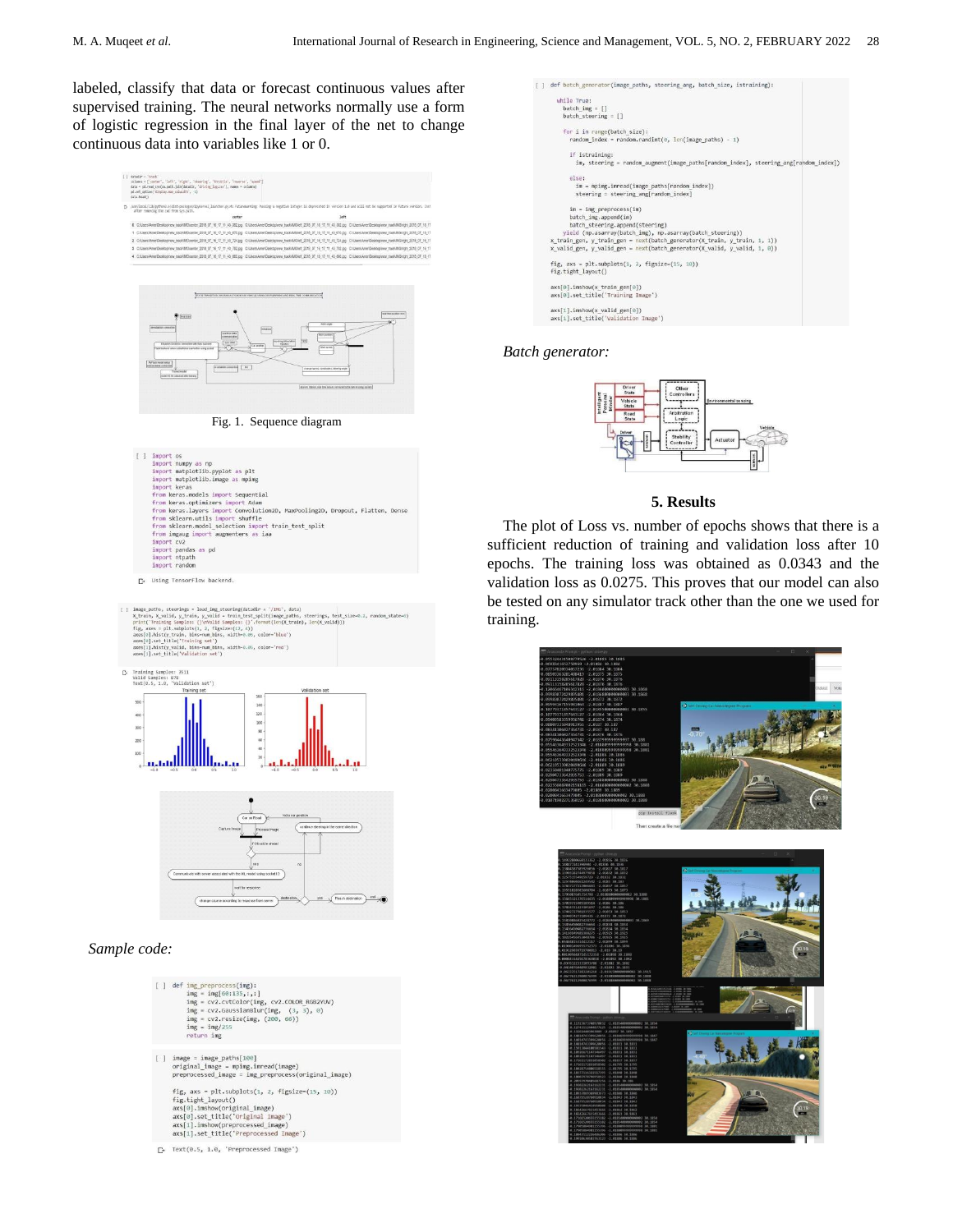Drive Coordinates are plotted in real time (-) indicates left turn and  $(+)$  right turn:

-0.0488455705344677 -2.0188300000000003 30.1883 -0.0488455705344677 -2.01879 30.1879 -0.06489957123994827 -2.01879 30.1879 -0.05687129124999046 -2.0187999999999997 30.188

| print(model.summary()) |              |                    |                                        |  |  |
|------------------------|--------------|--------------------|----------------------------------------|--|--|
| Model: "sequential 1"  |              |                    |                                        |  |  |
| Layer (type)           | Output Shape |                    | Param #                                |  |  |
| conv2d 1 (Conv2D)      |              | (None, 31, 98, 24) | be on he be no us on he on our<br>1824 |  |  |
| conv2d 2 (Conv2D)      |              | (None, 14, 47, 36) | 21636                                  |  |  |
| conv2d 3 (Conv2D)      |              | (None, 5, 22, 48)  | 43248                                  |  |  |
| conv2d 4 (Conv2D)      |              | (None, 3, 20, 64)  | 27712                                  |  |  |
| conv2d 5 (Conv2D)      |              | (None, 1, 18, 64)  | 36928                                  |  |  |
| dropout 1 (Dropout)    |              | (None, 1, 18, 64)  | ø                                      |  |  |
| flatten 1 (Flatten)    | (None, 1152) |                    | ø                                      |  |  |
| dense 1 (Dense)        | (None, 100)  |                    | 115300                                 |  |  |
| dropout 2 (Dropout)    | (None, 100)  |                    | $\Omega$                               |  |  |
| dense 2 (Dense)        | (None, 50)   |                    | 5050                                   |  |  |
| dropout 3 (Dropout)    | (None, 50)   |                    | $\Omega$                               |  |  |
| dense 3 (Dense)        | (None, 10)   |                    | 510                                    |  |  |
| dropout_4 (Dropout)    | (None, 10)   |                    | $\theta$                               |  |  |
| dense 4 (Dense)        | (None, 1)    |                    | 11                                     |  |  |

Trainable params: 252,219<br>Non-trainable params: 0



[ ] model.save('model.h5')

#### *Augmenting variations of images:*



| -0.05687129124999046 -2.0187999999999997 30.188       |
|-------------------------------------------------------|
| -0.05891359969973564 -2.018809999999998 30.1881       |
| -0.059988927096128464 -2.01875 30.1875                |
| -0.07196944206953049 -2.01878 30.1878                 |
| -0.06476251780986786 -2.0188099999999998 30.1881      |
| -0.05087998881936073 -2.0187999999999997 30.188       |
| -0.05087998881936073 -2.01878 30.1878                 |
| 127.0.0.1 - - [06/Jun/2020 07:23:57] "GET             |
| /socket.io/?EIO=4&transport=websocket HTTP/1.1" 200 0 |
| 100.167020                                            |

The images in the dataset are all RGB images so for ease of training the model the images are converted to YUV format. YUV color-spaces are a more efficient coding and reduce the bandwidth more than RGB capture can. The images are also blurred using Gaussian blur function of openCV and resized so that unimportant parts such as background scenery are cropped out. Then each pixel is divided by 255 so that all pixels get equal priority as pixels with high values get unnecessary priority. Dividing by 255 will reduce all pixel values to 0 or 1.

|     | history = model.fit generator(batch generator(X train, y train, 100, 1),<br>steps per epoch=300,<br>epochs=10,<br>validation data=batch generator(X valid, y valid, 100, 0),<br>validation steps=200,<br>verbose=1.<br>$shuffle = 1)$<br>plt.plot(history.history['loss'])<br>plt.plot(history.history['val loss'])<br>plt.legend(['training', 'validation'])<br>plt.title('Loss') |
|-----|------------------------------------------------------------------------------------------------------------------------------------------------------------------------------------------------------------------------------------------------------------------------------------------------------------------------------------------------------------------------------------|
|     | plt.xlabel('Epoch')                                                                                                                                                                                                                                                                                                                                                                |
| Г÷. | Epoch 1/10<br>ssssssss   - 418s 1s/step - loss: 0.1422 - val loss: 0.0851<br>300/300 Гимининализации                                                                                                                                                                                                                                                                               |
|     | Epoch 2/10                                                                                                                                                                                                                                                                                                                                                                         |
|     | ******] - 414s 1s/step - loss: 0.0931 - val loss: 0.0996<br>300/300 [ ********                                                                                                                                                                                                                                                                                                     |
|     | Epoch 3/10                                                                                                                                                                                                                                                                                                                                                                         |
|     | 300/300 [ =============================== ] - 414s 1s/step - loss: 0.0876 - val loss: 0.0530                                                                                                                                                                                                                                                                                       |
|     | Epoch 4/10                                                                                                                                                                                                                                                                                                                                                                         |
|     |                                                                                                                                                                                                                                                                                                                                                                                    |
|     | Epoch 5/10<br>300/300 [иникапининининининининининини] - 411s 1s/step - loss: 0.0847 - val loss: 0.0462                                                                                                                                                                                                                                                                             |
|     | Epoch 6/10                                                                                                                                                                                                                                                                                                                                                                         |
|     | 300/300 [suussessassassassassassassas] - 414s 1s/step - loss: 0.0817 - val loss: 0.0690                                                                                                                                                                                                                                                                                            |
|     | Epoch 7/10                                                                                                                                                                                                                                                                                                                                                                         |
|     | 300/300 [иннинниннинниннинниннинни] - 420s 1s/step - loss: 0.0800 - val loss: 0.0610                                                                                                                                                                                                                                                                                               |
|     | Epoch 8/10                                                                                                                                                                                                                                                                                                                                                                         |
|     |                                                                                                                                                                                                                                                                                                                                                                                    |
|     | Epoch 9/10                                                                                                                                                                                                                                                                                                                                                                         |
|     | ussumm] - 418s 1s/step - loss: 0.0789 - val loss: 0.0648<br>300/300 Гипининини                                                                                                                                                                                                                                                                                                     |
|     | Epoch 10/10                                                                                                                                                                                                                                                                                                                                                                        |
|     | enemenes] - 421s 1s/step - loss: 0.0754 - val loss: 0.0643<br>300/300 [upsessenweressens<br>Text(0.5, 0, 'Epoch')                                                                                                                                                                                                                                                                  |
|     |                                                                                                                                                                                                                                                                                                                                                                                    |

Connecting the model and establishing real time communication using socketIO and Flask web server:

- 1. We established a flask web server using SocketIO and PyFlask.
- 2. The simulator was connected to the server using Sockets.
- 3. Real time data was communicated between the simulation environment and the web server.
- 4. The machine learning model imported as model.h5



# **6. Conclusion**

This project is a proposed model to attain driverless cars. Research is still going on; we hope that this simulated model will be incorporated as a software in real life cars in the near